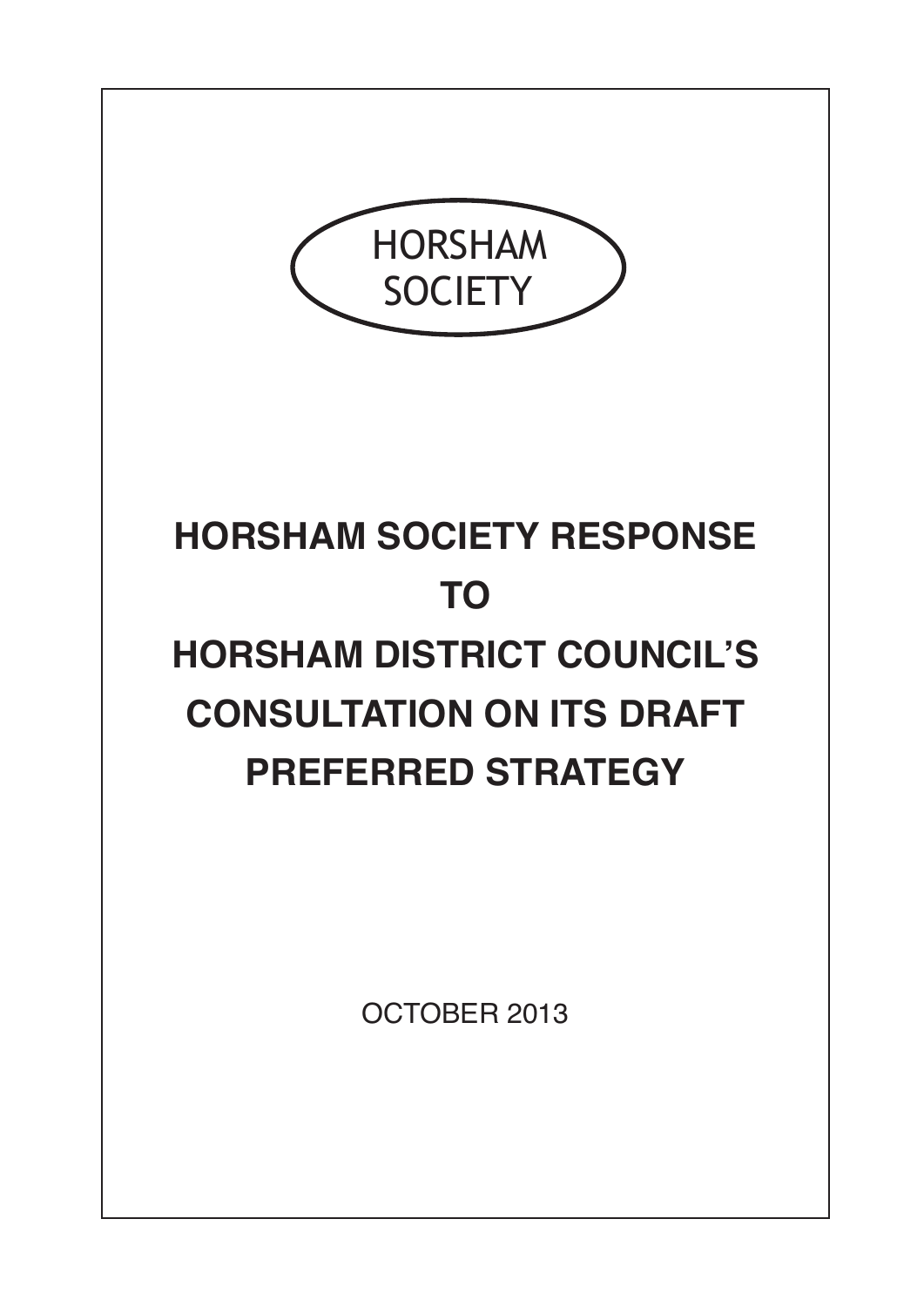## **HORSHAM SOCIETY RESPONSE TO HDC'S PREFERRED STRATEGY**

## **1 Introduction**

1.1 This Is the Horsham Society's response to Horsham District Council's consultation on the draft preferred strategy.

1.2 The Horsham Society is opposed to key elements of the draft strategy and believes that it neither conforms to the National Planning Policy Framework nor is it in the long term interest of Horsham town and the wider district. We are, therefore, seeking a root and branch re-evaluation of the options and a fresh approach.

1.3 We shall show that the draft strategy fails the 'soundness' test in that it has not been prepared positively, the proposals are not justified and will not be effective, and it is not consistent with national policy. Furthermore, the way in which potential options have been dismissed runs counter to the presumption in favour of sustainable development.

#### **2 Executive Summary**

2.1 The process, analysis and recommendations in the draft strategy are fundamentally flawed. There are better options available.

2.2 The North Horsham strategic site is wrong in planning terms and would seriously damage the town without delivering the benefits claimed.

2.3 A better strategy would be to concentrate aggressively on identifying and developing all the brownfield sites in the district and bring forward the new town option. Together with other proposals these would meet the need in terms of housing numbers and trajectory with the planned homes at Billingshurst and Southwater being followed by brownfield sites and the new town nearer the end of the planning period.

2.4 Specifically we ask that:

- the draft preferred strategy be scrapped and the process started again
- the flawed policy of very large strategic sites bolted on to existing settlements be dropped
- no significant development be permitted north of the A264
- a proper assessment is published of all brownfield land within the district (including Horsham town) and its suitability for housing
- work is resumed urgently on the creation of a new town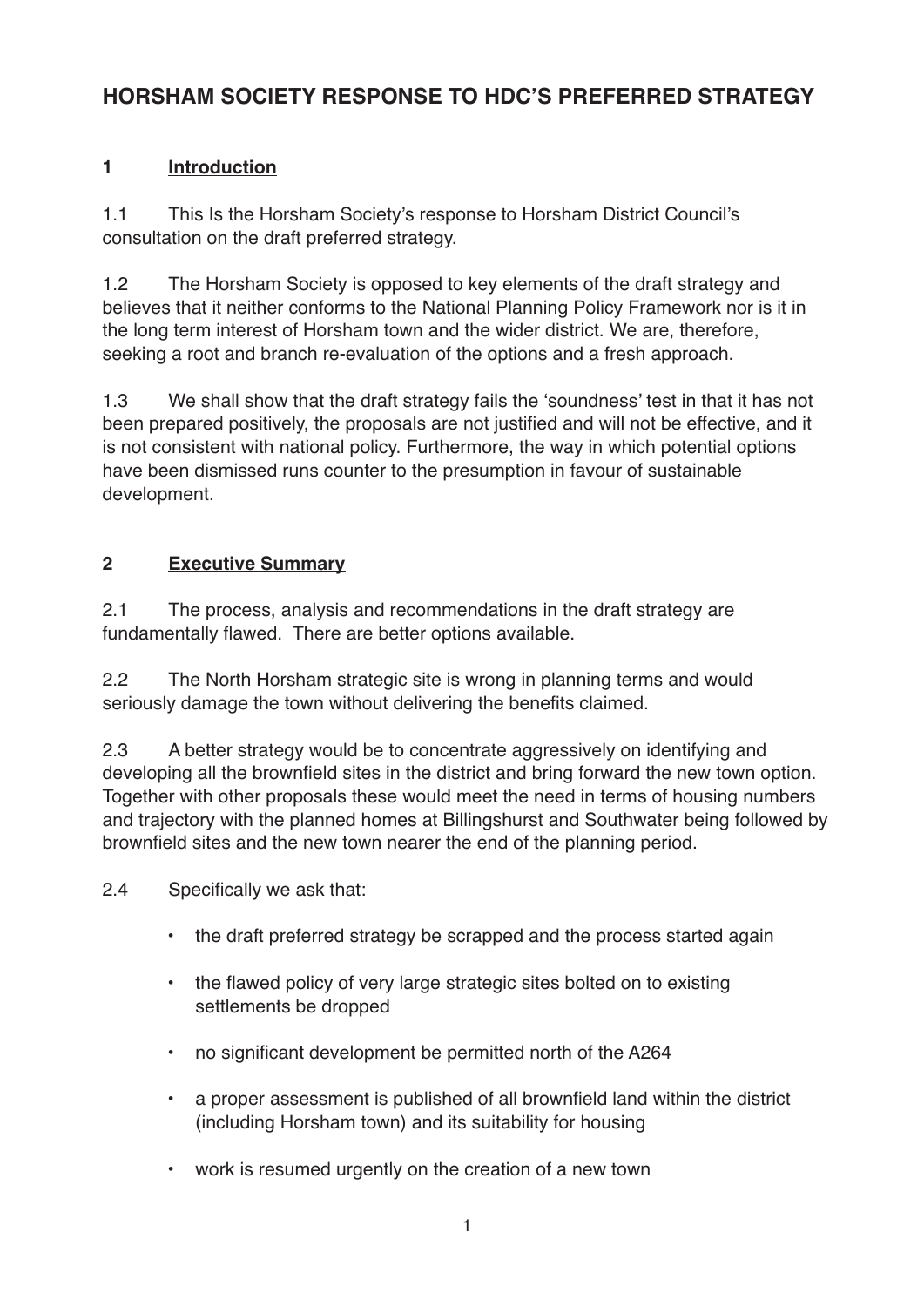- the Mayfield Market Town proposals are given serious consideration
- housing development and business space are spread more evenly throughout the district
- an assessment is published of all green spaces (particularly within Horsham town) and appropriate protection afforded to them
- proper steps be taken to ensure the prevention of further settlement coalescence through the reconfirmation of the strategic gaps between Horsham and Crawley, and Horsham and Southwater; the creation of 'New Green Belts' or other policy steps that would achieve this objective.

#### **3 Strategy not positively prepared – a flawed process**

3.1.1 The whole process has been confused and muddled with unexplained U turns in policy and a lack of strategic thinking. This is partly because the Council has been simultaneously wrestling with the fallout from the failure of its 2007 core strategy to deliver the previously agreed housing trajectory and availability of developable sites, at the same time as trying to work up a new strategy. It has also been bedeviled by a mindset that the Council should to do the minimum that it can get away with in particular a minimal change to the 2007 core strategy, a minimum number of extra houses, a minimum number of new sites and a minimal amount of public engagement and explanation.

3.1.2 It has at times been unclear whether the Council has adopted a strategy of updating the 2007 core strategy or producing a new one its approach oscillating between the two as policies have been proposed and then dropped. Nevertheless the preferred strategy says "there is a need to review and update" the core strategy (para 1.3) which suggests that it forms the starting point from which any changes in strategy must be justified in the light of new evidence. This, the Council has failed to do.

3.1.2 The result is that the proposals do not tackle the failings of the core strategy. There is no common or logical thread between the Council's various policy statements since its adoption in 2007 and the fundamental changes are insufficiently evidenced.

#### **3.2 Learning the lessons of the 2007 core strategy**

3.2.1 The 2007 core strategy was predicated on the provision of new housing in two strategic sites, only one of which – west of Horsham – was designed primarily to meet the needs of Horsham district. Following examination in public the Inspector said the policy "provides little in the way of reasonable flexibility in the event of faltering housing delivery, thus failing Test 9". To remedy this, he required the Council to provide more land through site specific allocations or a contingency Supplementary Planning Document (SPD).

3.2.2 In the event the Inspector's fears were fully realised. Housing delivery stalled on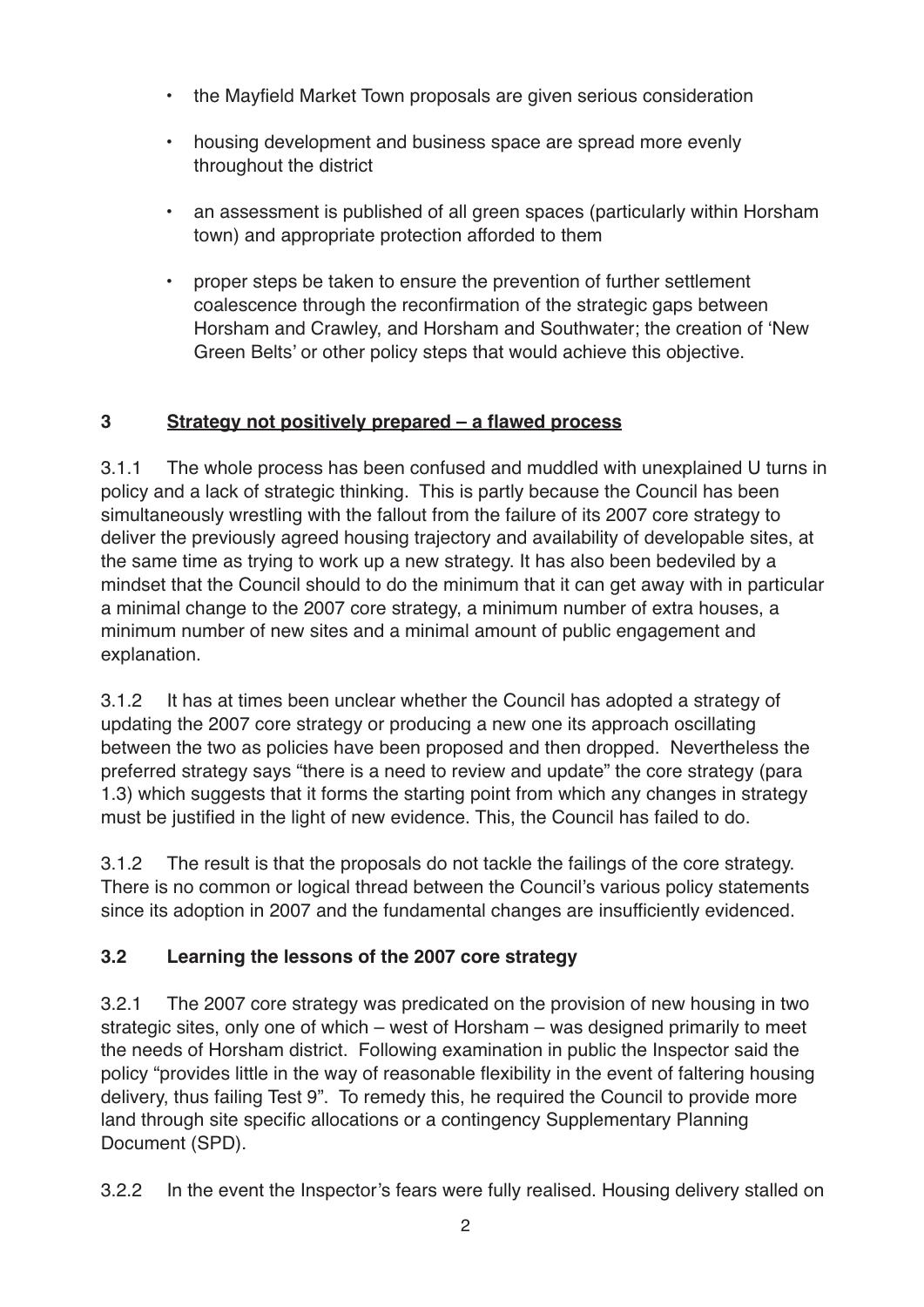the west of Horsham strategic site and despite the 'Reserve Housing Sites SPD' in 2008 the Council still failed to meet the necessary five-year land availability test. A further SPD – 'Facilitating Appropriate Development' was approved in May 2009 but this too failed to make an impact. By January 2011 the district was at significant risk from speculative development outwith the core strategy and HDC issued its 'Draft Interim Statement (DIS) – Managing Development in Horsham'.

3.2.3 This unedifying history merely goes to show that the Inspector was right in suggesting that putting almost all the new housing into a single large strategic site was unwise. Yet this is exactly what the Council is proposing to do again with the North Horsham strategic site.

3.2.4 Unpredictability and delays in build out rates are not the only problem with huge strategic sites. Experience with the west of Horsham site has shown that very large sites bolted on to existing communities lead to expensive infrastructure demands, particularly over-engineered highway solutions, which consume a very large proportion of the available Sec 106 funding. In short, the infrastructure requirements of the strategic site itself uses up all the funding leaving no community benefit for the town to which it is attached. In the case of west of Horsham this problem was made worse by the insistence of developers on renegotiating the S106 payments on the grounds of affordability.

3.2.5 The suggested benefits of large bolt-on strategic sites are largely an illusion. The only real benefit is that they are probably cheaper initially for the planning authority to manage than multiple sites; but that is not a valid planning argument in their favour and in any case the problems with west of Horsham show that in the long run even this is probably untrue.

3.2.6 The principal lesson that can be drawn from these events is that large strategic sites bolted on to existing settlements are not an effective way of delivering new housing and that a dispersal policy with a number of smaller sites would be better.

## **3.3 The proposed north Horsham strategic location was ruled out in 2007**

3.3.1 The 2007 core strategy specifically ruled out development north of the A264 northern bypass:

*"in order to avoid issues of lack of integration or 'detachment' from any existing community" (para 3.8).*

The onus on the Council in updating its strategy is therefore to show why its assessment in 2007 is not longer valid. It has failed to do so.

3.3.2 The western part of the proposed North Horsham strategic location lies within the Horsham/Crawley strategic gap, the inclusion of which was supported by the Inspector following the public examination and is covered by policy DC 3 of the 'General Development Control Policies 2007' designed to avoid settlement coalescence which says: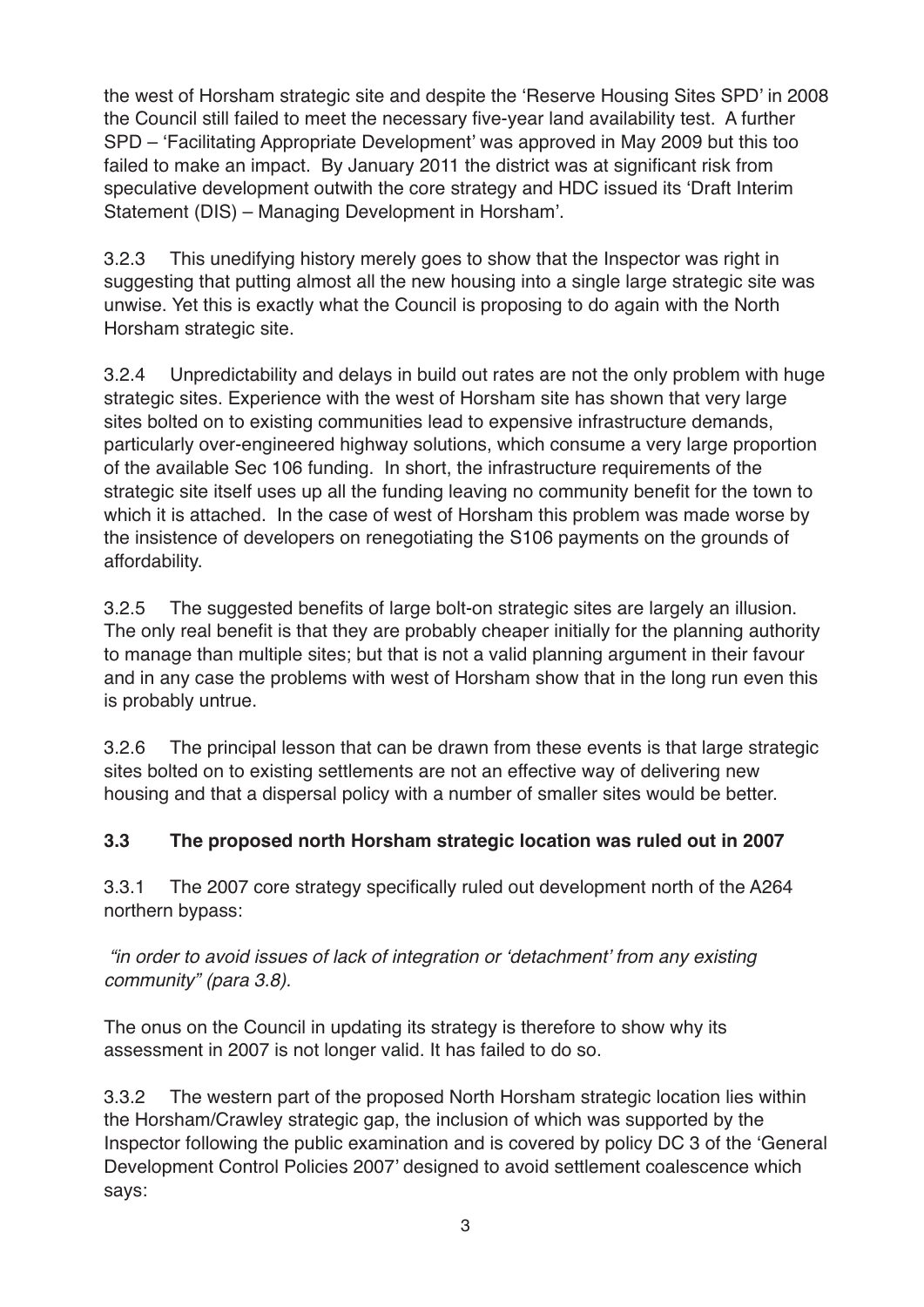*"within areas designated as a Strategic Gap or immediately abutting the boundaries of a Strategic Gap, development will not be permitted unless it:*

*i. makes a positive contribution to protecting, conserving or enhancing the landscape and amenity of the Gap; or,*

*ii. provides opportunities for quiet informal recreation."*

The proposed development within the strategic location clearly fails these tests and the Council must thus explain why the arguments it put against perceived settlement coalescence in 2007 are no longer valid. This is has failed to do.

## **3.4 Lack of evidence for housing target**

3.4.1 Despite the Council's own evidence base, and the consultation in Spring 2012, no case has been made for the proposed target of 575 homes per annum. The figure has simply been plucked out of the air. A margin of error of only 5% is equivalent to nearly 600 homes – more than the number allocated in the preferred strategy to either Billingshurst or Southwater over the next 20 years.

3.4.2 The Council has dragged its feet over neighbourhood planning and therefore has no basis for assessing housing need or local opinion within local communities to provide a bottom-up reality check on its top-down guess. Further, the Council's assumption that sites for 500 additional homes will emerge through the neighbourhood plans has no evidential basis. It is simply a guess, or a balancing figure.

3.4.3 The case for 575 homes per annum has not been made and it therefore follows that the preferred strategy is flawed at the outset.

## **3.5 Incomplete evidence base – brownfield sites**

3.5.1 The Council has not sought to identify, evaluate and rank the totality of brownfield sites in the district that, in accordance with the NPPF, should be considered for development ahead of greenfield solutions. Without this the Council is unable to justify further greenfield development.

## **3.6 Unexplained policy U turns**

3.6.1 When rejecting development north of the A264, the 2007 core strategy signalled the need for further development beyond 2018 and that in all probability it would have to be in Billingshurst and Southwater:

"*…. some communities have already experienced major change in recent years and … for Broadbridge Heath in particular, further change is inevitable. In the longer term this may also apply to Southwater and Billingshurst depending on the scale of development necessary in the District and the sub-regional policy objectives being addressed" (para 3.9).*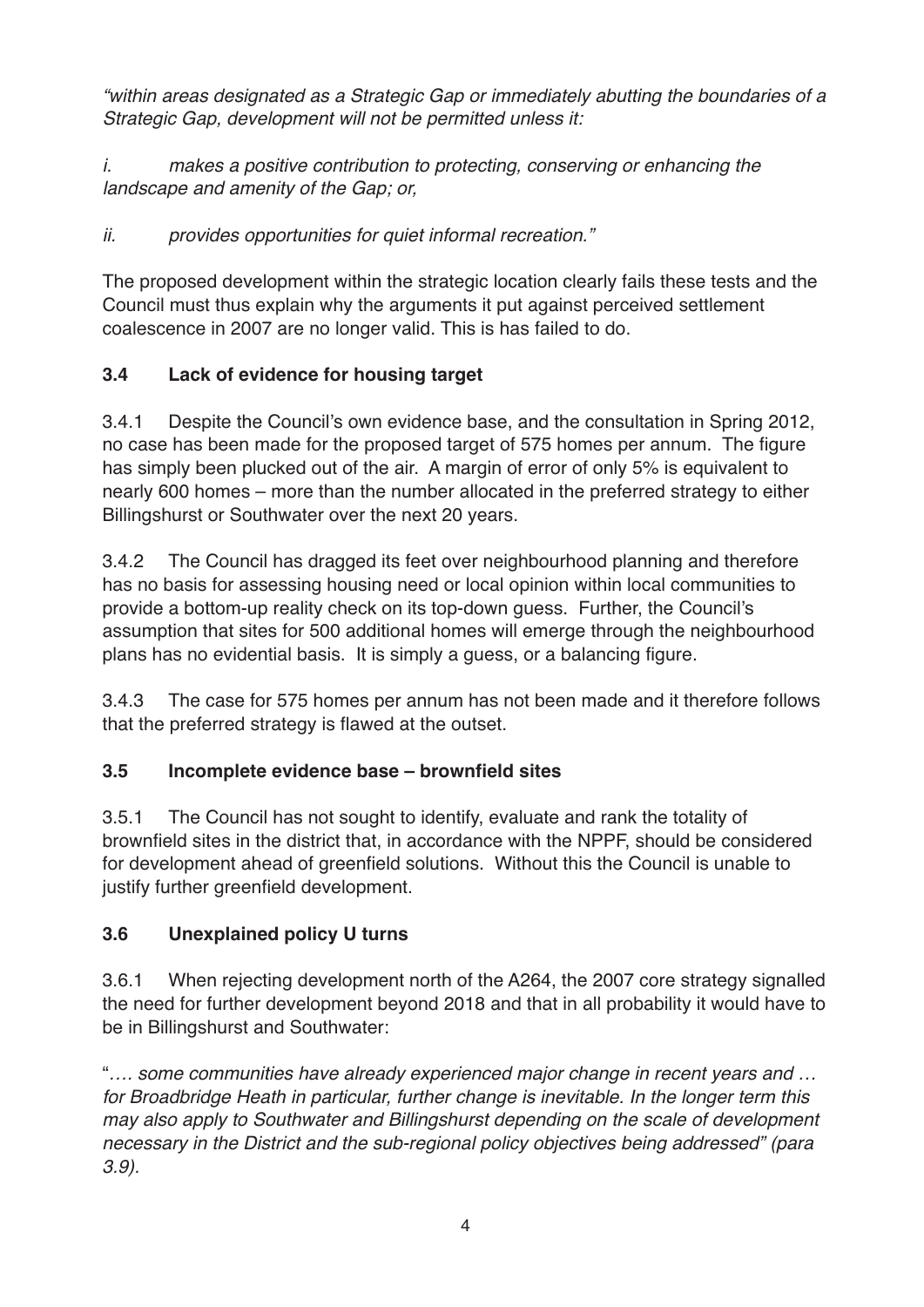3.6.2 In December 2008 the Council adopted and published the 'Horsham Town Design Statement SPD'. This was an early example of what is now called localism with the three neighbourhood councils, North Horsham Parish Council and the Horsham Society joining forces to produce and consult upon a single design statement for the Horsham town built up area. It states (page 5):

*'For the future every effort must be made to contain the built-up area within its present boundaries".*

This is current Council policy and it reaffirms the 2007 core strategy.

3.6.3 In September 2009 the Council published its core strategy review which offered nine strategic site options including: west of Ifield (3,000 homes), Faygate (2-3,000), two sites north of the A264 (total of 3,500 houses), south of Horsham (1,500), west of Southwater (2,750), east of Billingshurst (1,750), Adversane/North Heath (4,000), and Pulborough (280). There was also the suggestion that a new town of up to 10,000 homes delivered over 15-20 years might be an alternative.

3.6.4 Following public consultation in March 2010, with virtually no explanation or justification the Council announced it was dropping all but west of Ifield, north Horsham, Billingshurst, Southwater and in the longer term perhaps a new town.

3.6.5 Little progress was made in the following months. Facing the real risk that the lack of a five-year land supply might lead to uncontrolled development the Council published a draft interim statement in January 2011. This sought to build on the core strategy:

*"[The DIS] has been prepared on the basis of the housing requirements of the South East Plan and the vision, objectives and development strategy, which focuses on development in/adjacent to the most sustainable settlements, of the adopted Core Strategy."*

The statement was to *'bridge the gap'* between the core strategy and the core strategy review and proposed to bringing forward strategic sites in Southwater and Billingshurst. North Horsham and west of Ifield were left for consideration in the core strategy review, as was the possibility of a new town. The DIS outlined in great detail the case for building in Southwater and Billingshurst and the community benefits that could be derived. It made clear that the proposals were deliverable (para 5.18):

*"The proposals … for Billingshurst and Southwater have been worked up with the developers and Reference Groups and are considered feasible and deliverable."*

However, following consultation the DIS was dropped.

3.6.6 At the Council's Strategic Planning Advisory Group (SPAG) meeting on 11 September 2012 an assessment matrix was tabled which ranked each of the remaining strategic options. It showed Southwater was the best choice, followed by North Horsham and Billingshurst. However, at that stage the North Horsham option included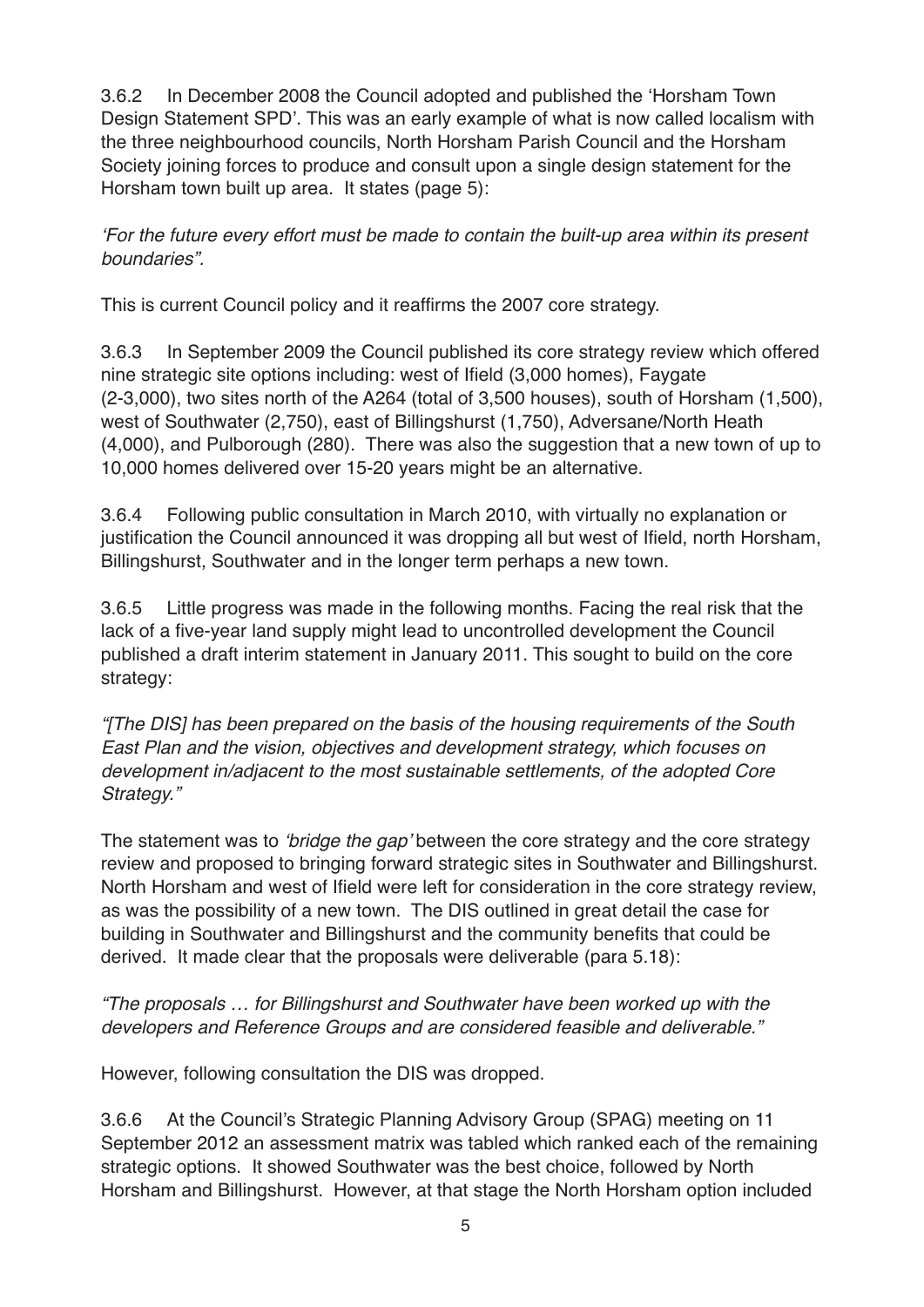provision for a new hospital, which increased its overall score. The hospital has of course since been dropped and if the matrix score had been adjusted to reflect this, Billingshurst ranked higher than North Horsham.

3.6.7 At the SPAG meeting on 3 October 2012 a paper about the potential for infrastructure delivery from the possible strategic sites was based on up to 1,750 homes in east Billingshurst, 2,750 west of Southwater, 2,500 west of Ifield and up to 4,500 in North Horsham. This latter assessment was still based upon provision of a new hospital, but all the other infrastructure deliverables were the same as now proposed in the preferred strategy.

3.6.8 At the same SPAG meeting a draft of the emerging preferred strategy was presented omitting key data on housing targets and strategic sites but including a summary of the results of the consultation on the Council's review of the core strategy. This revealed a lack of consensus but the minutes say *"a new settlement was also considered an option to be considered"*. The declared intention was to finalise the draft for consideration at a full council meeting on 24 October 2012 and then proceed with a six week consultation starting on 2 November 2012. Neither of these happened.

3.6.9 In an article, published in the West Sussex County Times on 29 November 2012 under the headline 'How many more homes do we need and where do we put them?', Cllr Ray Dawe, Leader of the Council, wrote that *"previous assessment has suggested that this could be at Southwater, Billingshurst and north of Horsham; a new town was "a possibility later in the plan".*

3.6.10 In December 2012, Cllr Ray Dawe, Leader of the Council, announced he was taking personal control of the preparation of the preferred strategy.

3.6.11 In April 2013 Cllr Claire Vickers, member for Southwater, was appointed cabinet member responsible for planning. On 27 June 2013, out of the blue, the West Sussex County Times revealed in "an exclusive" that the new strategy would cap development in Southwater and Billingshurst and put 2,500 homes north of Horsham.

3.6.12 This decision was in our view simply politically inspired in complete contradiction of previous evidence presented to the council and the public, and a clear failure of due process.

## **3.7 Conclusion does not match the Council's own evidence**

3.7.1 On 25 July 2013 the full Council received and approved the draft preferred strategy. It differed significantly from the version considered by SPAG on 3 October 2012 in that all reference to the outcome of the public consultation had been removed. This public consultation has never been published. It also varied substantially from the previous assessment of site options. Proposals included 500 new homes each in Billingshurst and Southwater, and 2,500 in North Horsham despite the previous assessment that this site was not as advantageous as Southwater (and without a new hospital less advantageous as Billingshurst). No adequate explanation has been given for this volte face. The site assessment has simply been rewritten to fit the decision.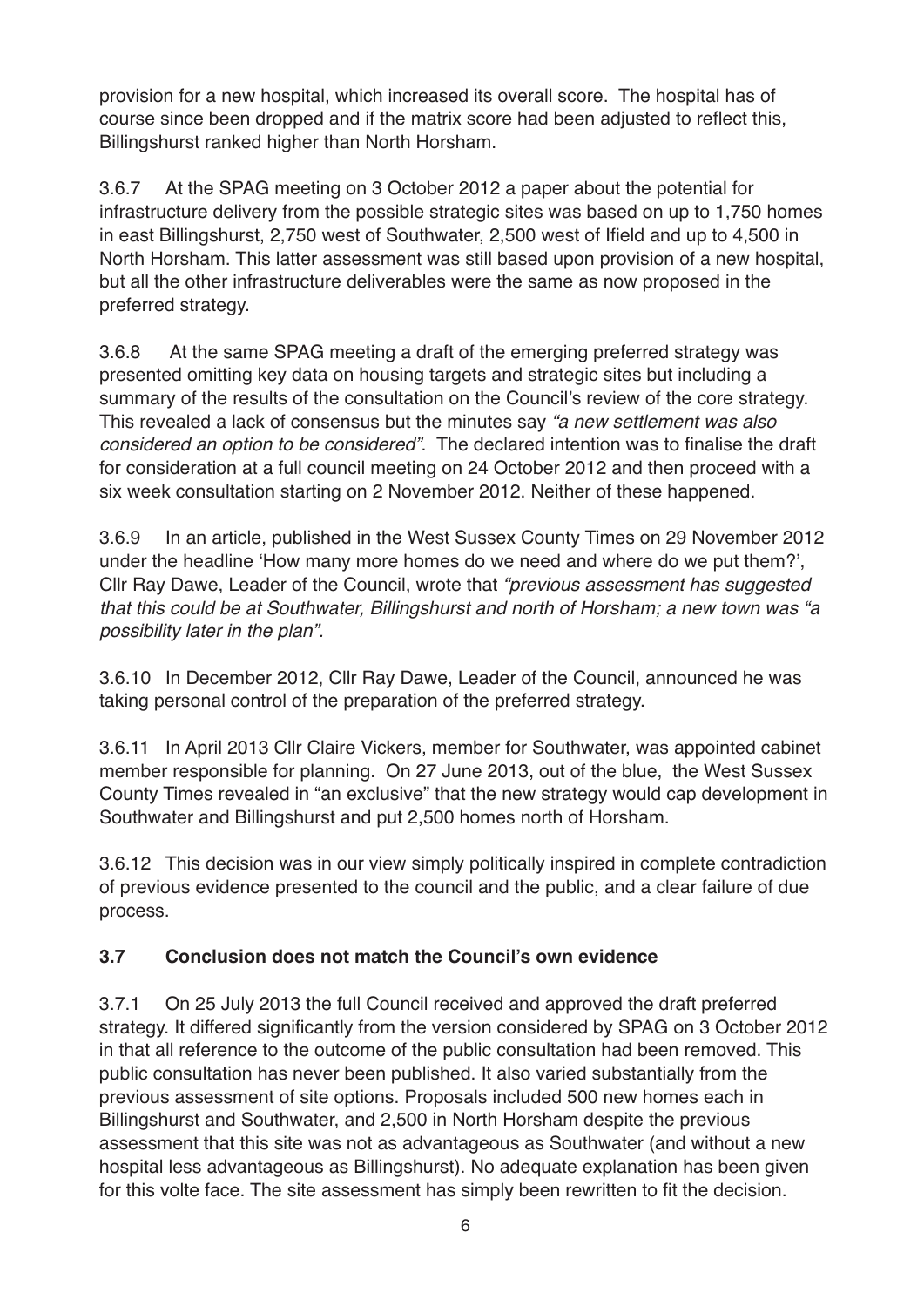## **3.8 HDC too ready to drop the new town proposal**

3.8.1 The Horsham Society has long argued that if greenfield development is inevitable the best approach would be to create a new town, probably somewhere close to the A23 corridor. HDC, Crawley BC, and Mid Sussex DC commissioned a joint feasibility report that demonstrated that such an approach was feasible. We understand Mid Sussex subsequently pulled out of discussions in order to focus its development on Burgess Hill. We consider this quite unacceptable and it certainly does not discharge Mid Sussex's duty to cooperate. However, rather than mount a challenge to the Mid Sussex preferred strategy HDC has simply caved in. Horsham district needs a new town and it is the duty of the Council to pursue this as vigorously as it is prepared to pursue other aspects of its strategy.

3.8.2 The benefits of a new town close to the A23 would include removing the pressure for large developments bolted on to existing towns and villages, which risk destroying traditional communities, creating a new community with its own identity and local infrastructure, and providing a new economic and social focal point within the district for the southern area which currently look towards Worthing and Brighton rather than Horsham for their shopping and leisure.

3.8.3 HDC's own assessment (in a paper presented to SPAG on 3 September 2012) suggests that a new town could deliver 2,500 homes in the short to medium term.

3.8.4 It is relevant that in the Chancellor of the Exchequer's 2011 Autumn Statement he announced the Government's support for the creation of new garden cities.

## **3.9 Reliance on an outdated developer led plan for North Horsham**

3.9.1 The Council has given little or no thought to how the proposed North Horsham site should be developed but instead simply picked up a developer's plan and reproduced it as its own. Worse, it has picked up a plan for an earlier scheme for 4,500 homes as the developer still hasn't produced a revised one with 2,500 homes.

3.9.2 The result is a set of proposals that are poorly thought out, unworkable and damaging to the town.

## **3.10 Failure to take account of potential second runway at Gatwick**

3.10.1 There is an existing agreement between West Sussex County Council and the owners of Gatwick Airport that there will be no second runway before 2019. The company has made no secret of its wish to build a second runway, as soon as the agreement expires, south of the present one and plans have been drawn up for some time. It has submitted evidence to the Davies Commission and WSCC has formally agreed in principle to a second runway. Despite the fact that if approved the runway could be operational within the life of the preferred strategy no account has been taken of this.

3.10.2 A second runway at Gatwick would have a significant impact on the economy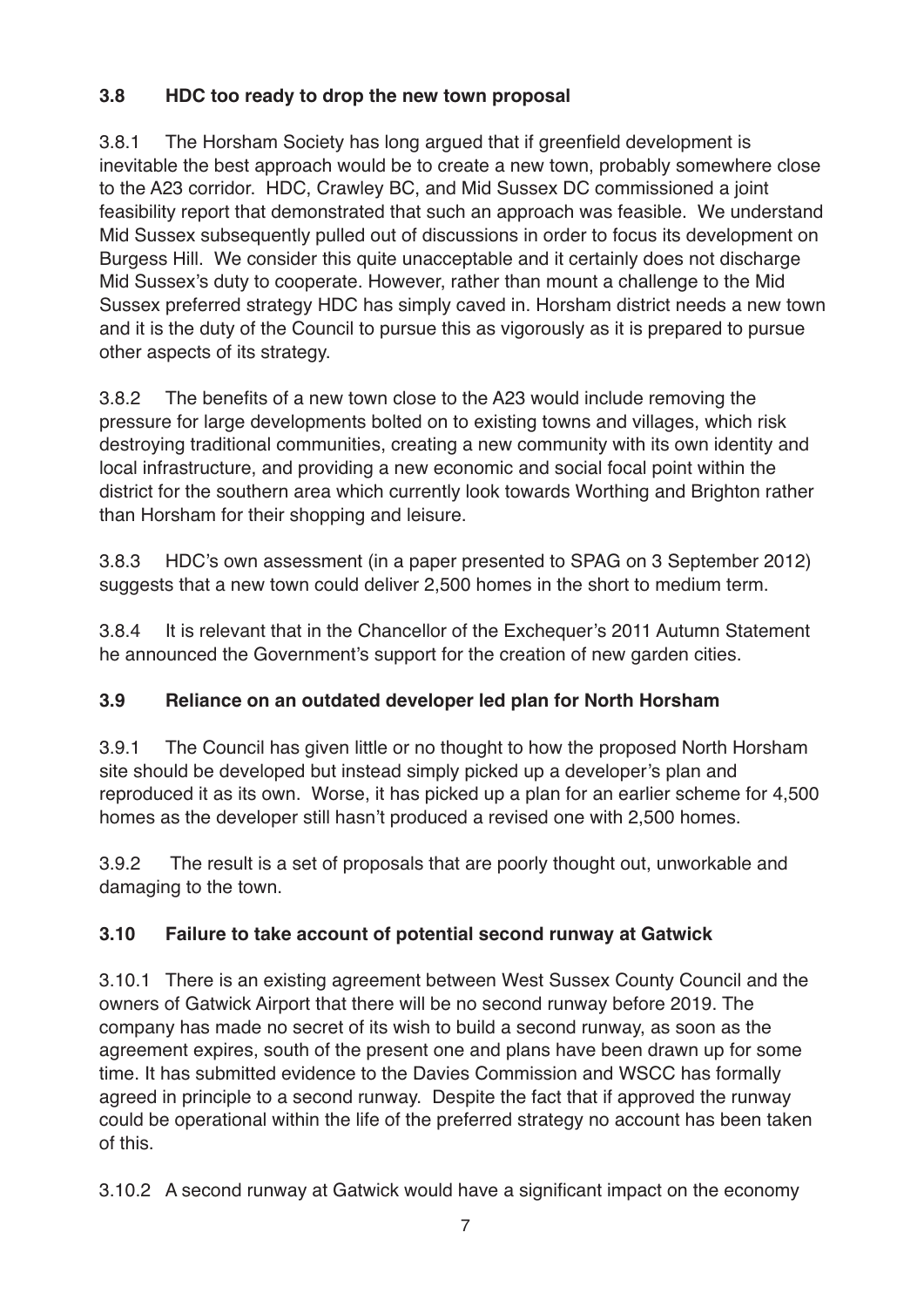and housing requirements and it is unacceptable that these issues have not been included in the Council's analysis and options assessment. Arguably, if there is to be a second runway south of the present one the case for maintaining the countryside buffer between Horsham and the airport might be all the stronger, and the case for the North Horsham development much weaker. Without a proper assessment of the impact of a second runway within the life of the plan the preferred strategy must be unsound.

## **3.11 Possible conflict of interest**

3.11.1 Following her appointment as Cabinet member responsible for planning, Clare Vickers, district councillor as well as parish councillor for Southwater, gave an interview to the County Times, published on 18 April 2013, in which she was asked about her position on a plan by Berkley Homes to build 2,750 homes west of Southwater (then one of the possible strategic sites). Her reported response was that:

*"her first duty was to those who voted for her, balanced against the needs of the whole District."*

3.11.2 In an article in the County Times and published on 25 July 2013 - the same day the Council was considering the draft preferred strategy - she wrote:

*"Southwater and Billingshurst already have applications for about 500 homes and as one of the local members for Southwater I have been striving to minimise the effect on our existing community and to get the best additional facilities".*

## **3.12 Too little time for consultation and little effort to engage with the public**

3.12.1 The period of public consultation started on 16 August 2013 and ended on 11 October 2013 – a period of only eight weeks, part of which covered the school holidays. Not only was this insufficient time to allow proper reflection and debate but the Council made almost no attempt to engage meaningfully with the public to explain and make the case for the proposals.

3.12.2 There were no public exhibitions or meetings arranged by the Council. The Leader of the Council personally refused a request from the Horsham Society to attend a public meeting in Horsham to explain and defend the Council's strategy. An open Facebook session with Claire Vickers degenerated into farce with most of the questions either unanswered or dealt with superficially. Later Q & A in the County Times did not provide an opportunity for supplementary questions and was in at least one important respect misleading (see para 4.4.7).

3.12.3 The Council has completely failed in its responsibility to engage with the community and consult meaningfully over its proposals.

## **3.13 Flawed Interim Sustainability Appraisal**

3.13.1 A study of the documents produced by the Council in the period up to the point at which the draft preferred strategy was produced like a rabbit out of a hat, lead to the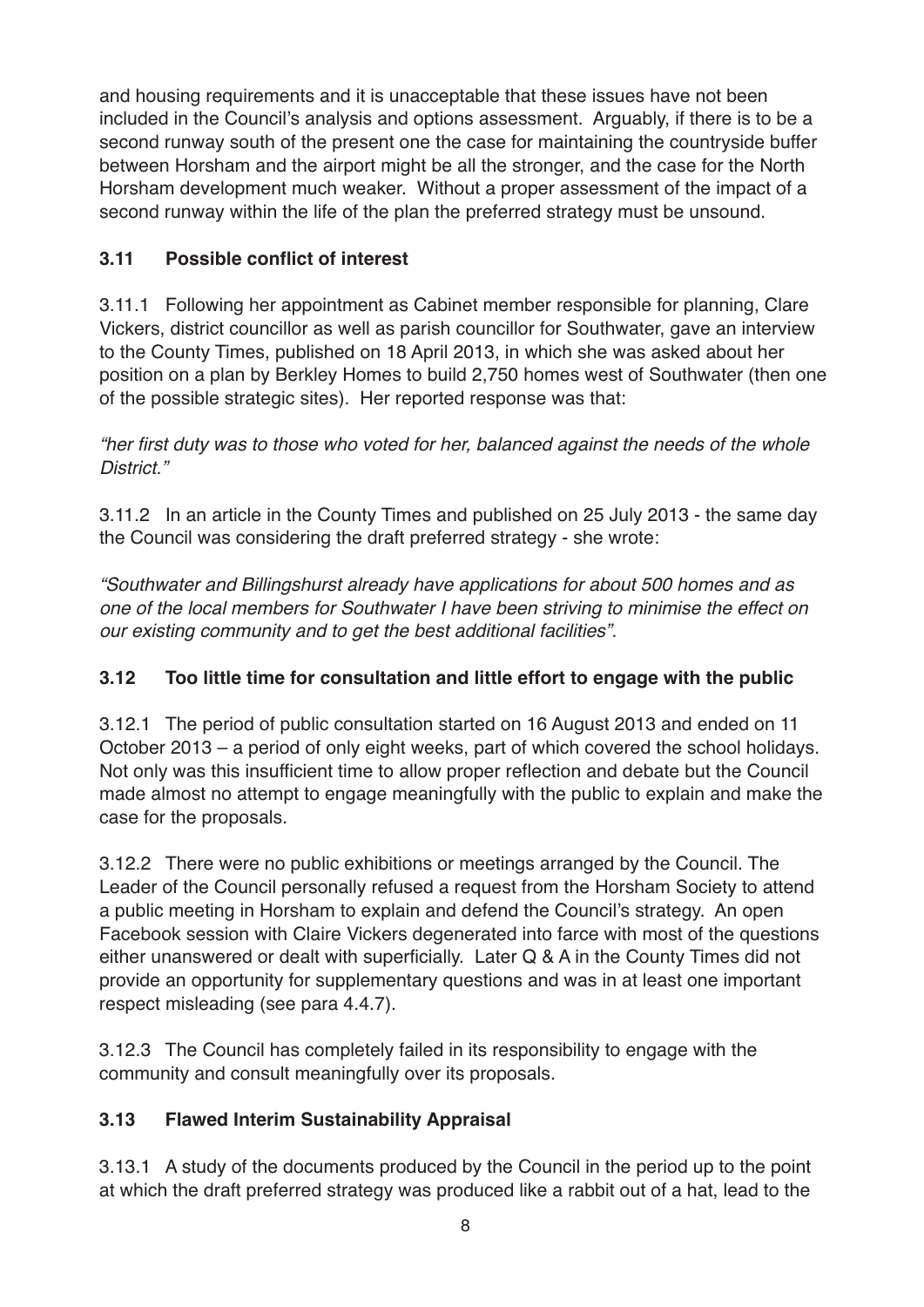inevitable conclusion that the sustainability appraisal has been retrofitted to match the policy. Furthermore, it has been retrofitted in haste with errors including, as a positive factor that an A&E hospital might be provided in the North Horsham development, when this has been categorically ruled out.

## **3.14 Conclusion - a wholly flawed process**

3.14.1 We consider that the whole process has been flawed, the final proposals are inconsistent with the evidence previously provided by the Council and they should be rejected.

## **4 Proposals not justified – the wrong strategy**

4.1 The draft preferred strategy is not the most appropriate strategy for the district, and particularly not for Horsham town, when considered against the reasonable alternatives.

## **4.2 Wrong assumptions**

4.2.1 The preferred strategy makes the assumption that Horsham town must remain the only 'main' settlement in the district. There is no evidence or rationale for this approach. Other districts, including Mid Sussex, are successful economically and socially with two or three towns of similar size. Indeed, there are benefits in that each has its own hinterland of villages that gravitate towards them for their shopping and leisure needs. The position of Horsham town within the district makes this impossible and the southerly villages look beyond the district for their main shopping and leisure thus depriving the district of that economic activity. There would be substantial economic benefit for the district as a whole were one of the other settlements enlarged or better still a new town created.

4.2.2 The assumption that Horsham district needs a new business park and that it must be situated north of Horsham town is flawed and fails to take account of changes in the nature of business. The chances of attracting large employers are slim. Crawley, which has a surfeit of capacity for business parks, will always be a more attractive option. On the other hand, small businesses can be encouraged into the district but there is no evidence that a single site is a better option than dispersal. This would be more environmentally friendly and support the Government's policy of encouraging new business in rural areas.

## **4.3 Large strategic bolt-on sites are a poor option**

4.3.1 As we have already explained experience west of Horsham has shown that large bolt-on strategic sites cannot be relied upon to deliver the expected build out trajectory and may offer little or no wider community benefit where the infrastructure costs for the site itself swallow up all the available S106 funding. There is also the issue of loss of community identity as towns increase beyond a certain size, perhaps around 50,000 residents, particularly if they extend beyond their natural boundaries.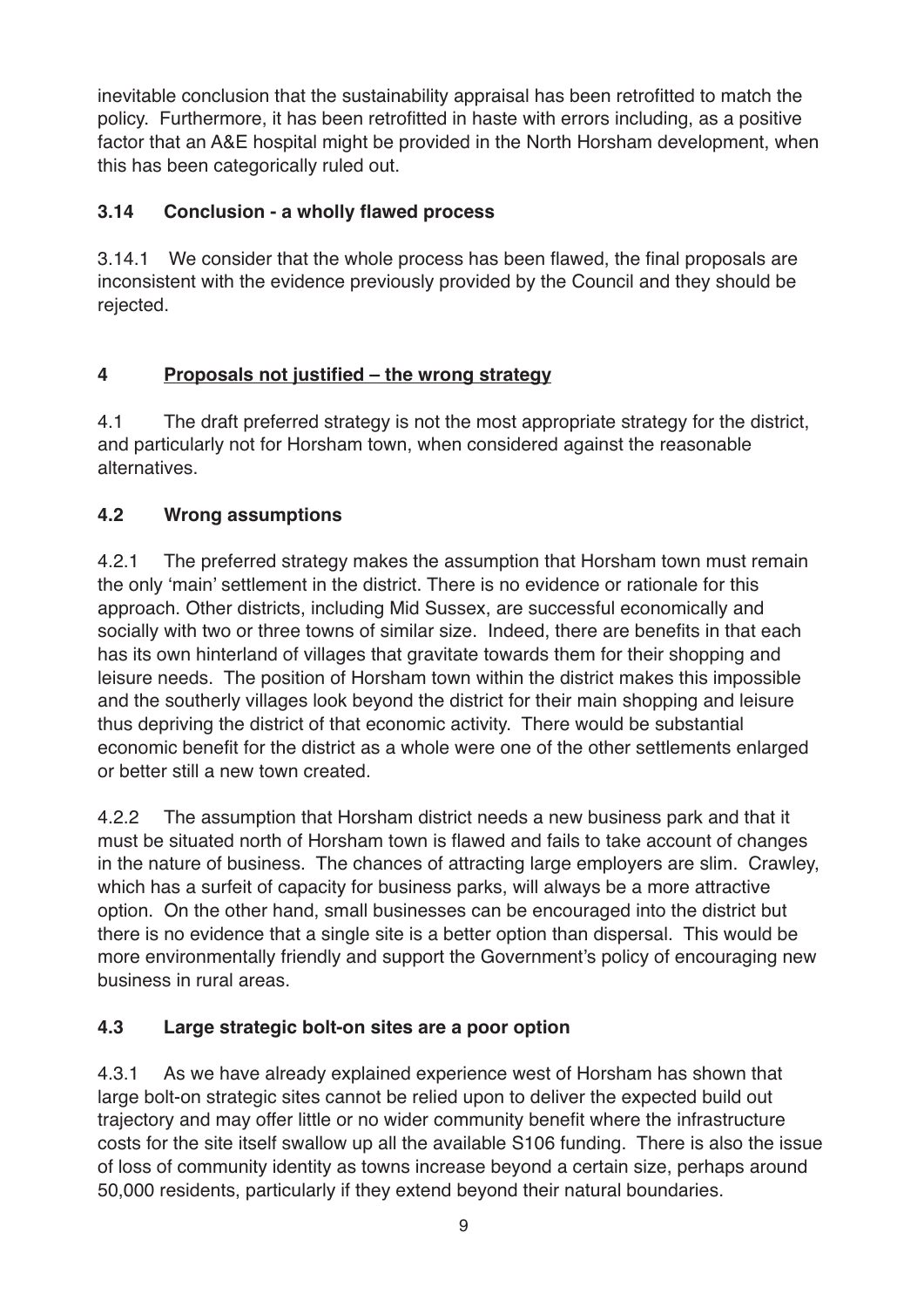4.3.2 Smaller strategic sites may be justified in some instances where, once completed, they will 'round off' an existing built-up area, meet some pre-existing infrastructure deficit (such as schools) or make a direct and substantial contribution to town or village centre regeneration.

## **4.4 North Horsham is the wrong strategic option**

**4.4.1 Orphan settlement.** The reasons given in the 2007 core strategy why development north of the A264 would be wrong are just as valid today. The A264 was built as a northern bypass within which the 1980s enlargement of the town was contained. It creates an almost impenetrable barrier with only a single indirect road access into the town down the narrow Rusper Road. There is nowhere suitable to create another vehicular access and none is planned. This will result in the creation of an orphan settlement which would look to Crawley for its shopping and leisure, having little physical or spiritual attachment to Horsham town.

**4.4.2 Standalone community.** It is relevant that an analysis of potential sites presented to the SPAG meeting on 3 October 2012 assumed that any development north of Horsham would have a 'village centre', suggesting a standalone settlement bolted on to Horsham with its own identity. The developer has responded to the accusation that the settlement now proposed will have no community identity by pointing to the provision of a café in the new parkway station, a local convenience store, leisure facilities and the superstore. These a community will not make. But even were it possible to create a standalone community it would in reality produce immediate settlement coalescence with Horsham, something which current policy is designed to prevent.

**4.4.3 Loss of identity.** The proposed strategic development is at odds with the Council's expressed policy in the 'Horsham Town Design Statement SPD' (page 24) which says

*"Were there to be further outward development it would be very unlikely that Horsham could retain its identity or essential character. … The A264 forms a strong northern boundary within which residents can clearly identify with the town. Were this boundary to be breached there would be no obvious natural northern boundary and residents would inevitably identify more with Crawley than Horsham." And (page 25) 'Development should reflect the wish to maintain the current built-up boundary in order to protect the setting of the town and its relationship to the countryside; and a strong desire to avoid coalescence with neighbouring communities, large and small."*

**4.4.4 Risk of future coalescence.** The risk of future coalescence with Faygate would be heightened by this proposal as the eastern boundary would be very weak and open to future pressure from developers. The eastern part of the strategic site lies within the current strategic gap between Horsham and Crawley designed specifically to prevent settlement coalescence. With the erosion of the eastern end of the original gap following approval for the Kilnwood Vale development in the 2007 core strategy it is even more important that the western end does not suffer similar erosion.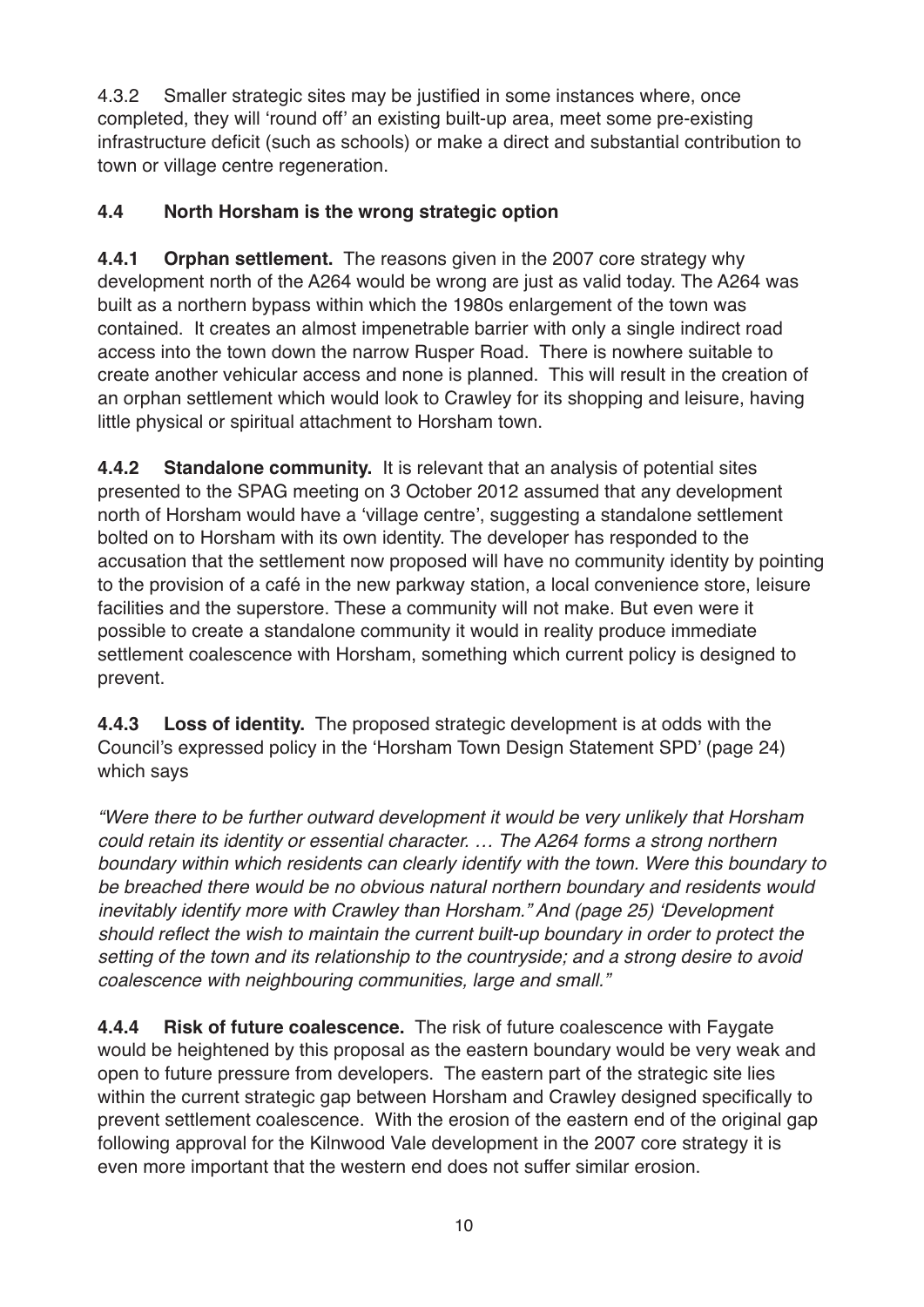**4.4.5 Loss of green fields.** The open countryside north of Horsham is an important part of the town's setting and character and will be even more essential if Gatwick expands further. There is no need for greenfield development alongside Horsham town as there is a considerable amount of brownfield land available within the town itself and in the district as a whole.

**4.4.6 Traffic and pollution.** Work is already underway on 4,500 new homes west of Horsham and west of Crawley. Although these will not be completed for years to come, traffic volumes on the A264 are already rising, together with noise and air pollution. The A264 already operates to capacity in peak hours. The Council has provided no estimates of traffic flow and capacity or explanation as to the improvements that may be needed to the A264.

**4.4.7 Proposed new railway station is unlikely.** The promised new railway station is unlikely to be built. HDC promised another at Bewbush, west of Crawley, as part of the Kilnwood Vale development for which it granted planning consent in October 2011. But so far there is no sign of it being built. Documents released by HDC under the FOI Act show that Network Rail has said that it would not be possible to build new stations both at Bewbush and North Horsham. Further, were a new station to be built at North Horsham Faygate station would almost certainly close and Littlehaven station, only a mile to the south, would have its service reduced as trains would not stop at both Littlehaven and North Horsham. HDC has cynically tried to use a single possible new station to justify another strategic location in a different strategy. In reality neither is ever likely to be built and cannot be relied upon to support the justification of the North Horsham strategic site.

**4.4.8 No benefits for the town.** Unlike the opportunities at Billingshurst and Southwater where the Council has identified specific examples where developer contributions could provide much needed schools or town centre investment, no benefits have been identified for Horsham town from the proposed North Horsham development. There are no plans for developer contributions to improve the town's existing road, health, parking or leisure facilities.

**4.4.9 Threat to town centre retail economy.** The developer's scheme for North Horsham is predicated on the early provision of a major superstore. The Council's 'Horsham Town Plan SPD' published in September 2012 as the Council was finalising its preferred strategy says:

*"Through this SPD, the Council is seeking to promote a clear 'town-centre' first approach to retail development to ensure that piecemeal development opportunities in out-of town locations do not undermine the long-term vitality of Horsham town centre. (para 3.2)"*

Thus the inclusion of a superstore would be directly contrary to the Council's 'town centre first' policy and damaging to the town centre retail economy; and would also be contrary to the intent of Draft Policy 4.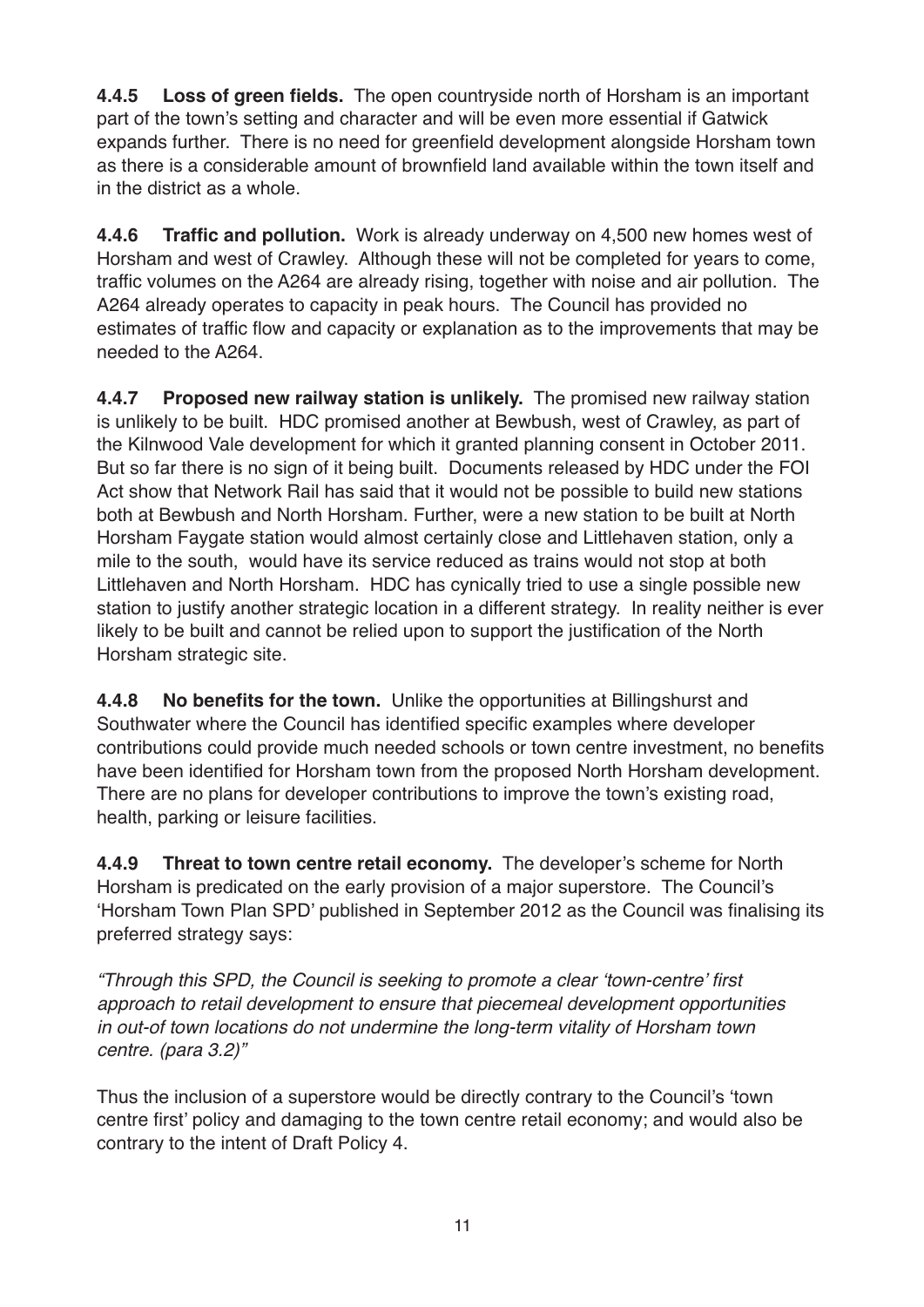**4.4.10 No defensible boundaries to further development.** The lack of defensible boundaries to the north and east will risk future settlement coalescence. The proposed countryside buffer will offer little or no protection against further development and is laughably narrow at some points. There is no proposal for formal protection such as 'New Green Belt', the reintroduction of a formal strategic gap or some other policy which achieves the same effect.

**4.4.11 No evidence of need for business space.** Existing local planning consents have not been implemented. There is also a surplus in Crawley with better links to Gatwick. If closeness to Gatwick is not the main criterion then why build here rather on brownfield sites elsewhere in the district?

## **4.5 There are better options**

4.5.1 Two alternatives stand out which, together with the recent approval for significant development at Billingshurst and the modest proposal for Southwater, could provide our housing needs for the twenty years. The first is an aggressive policy which targets brownfield sites throughout the district. It is difficult to estimate how many homes could be provided this way simply because HDC has failed to provide the necessary evidence base but it would be in the high hundreds if not more. The second is a new town, possibly along the lines already proposed by Mayfields Market Town. This would support the Government's wish to see the creation of new garden cities.

4.5.2 This approach would deliver an acceptable build out trajectory, with Billingshurst and Southwater delivery in the earlier years, brownfield sites in the mid period and the market town towards the end.

4.5.3 It is important to explain why we believe that a new town need not suffer from the same disadvantages of large strategic sites bolted on to existing communities. A new town would grow over time into a much larger self-contained new community with its own character and local infrastructure designed to meet its own particular spatial and physical requirements. Infrastructure costs would be spread over a larger development, over a longer period and be directly associated with it. It wouldn't be faced with demands to make good pre-existing weaknesses and shortfalls.

4.5.4 If the Council remains wedded to its failed strategy of huge bolt-on strategic sites then, based upon its own previous assessment, both Southwater and Billingshurst provide better options for large scale development than North Horsham. It would be much easier to integrate the new homes with the existing communities (the vehicular and pedestrian links are much better) and the opportunities for infrastructure improvements within the existing communities have already been identified. The Council cannot deny that this is the case because it is exactly the one it made when it produced its 'Draft Interim Statement'.

4.5.5 Horsham town's contribution to this alternative strategy would come from the development of the significant brownfield land within the current built-up boundary such as the non-operational part of the station goods yard and associated industrial land, Searle's Yard, Novartis, and Hurst Road public estate.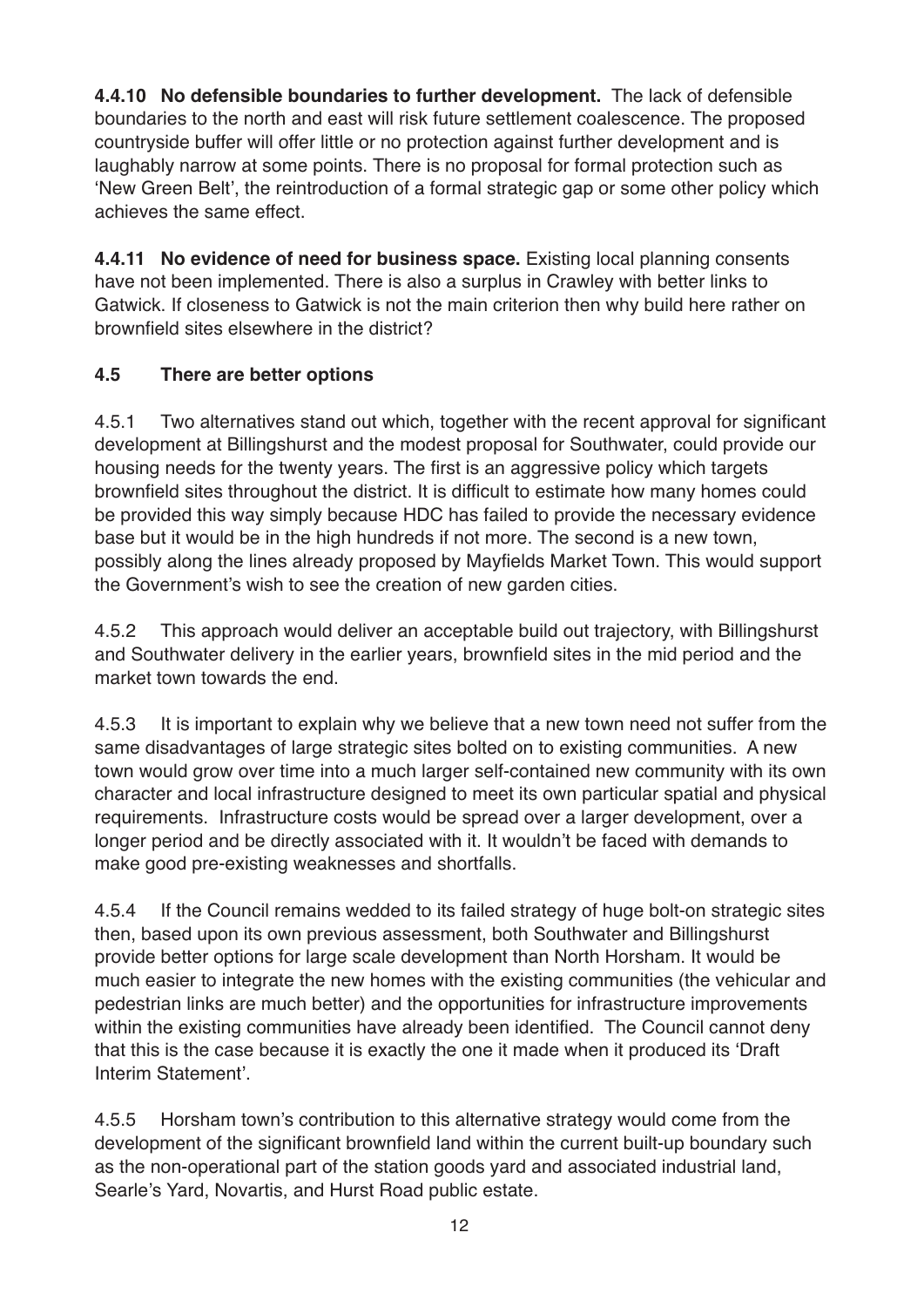## **5 The policies will not be effective**

5.1 The test that must be met is whether the plan would be deliverable over its period and is based on effective cross-boundary strategic priorities. In our view all recent local evidence points to large bolt-on strategic sites as being a thoroughly unsatisfactory way to deliver housing. It puts too much power in the hands of a single developer, strangles competition and delivers virtually no planning benefit to the host community.

## **5.2 A single bolt-on strategic site is a flawed strategy**

5.2.1 All the difficulties that HDC has experienced in regard to housing delivery and the threat of unplanned development can be traced back to its decision to locate almost all new housing in two huge sites. Now it proposes to make the same mistake with North Horsham.

## **5.3 Failure of cross-boundary cooperation**

5.3.1 It is patently clear that the preferred strategy is not based upon effective joint working on cross boundary strategic issues. Attempts by HDC and Crawley BC to work with Mid Sussex DC to meet housing need within the Gatwick Diamond, particularly the creation of a new town in the A23 corridor, have been frustrated by Mid Sussex. HDC has simply accepted this wholly unacceptable situation and in doing so has settled for a sub-standard strategy, which does not satisfy this test or properly meet the needs of the district.

## **6 The proposals are not consistent with national policy**

6.1.1 The main proposals in the preferred strategy are not consistent with the NPPF because they fail the basic test of achieving sustainable development.

## **6.2 Balancing the economic, social and environmental roles**

6.2.1 The preferred strategy seeks to constrain economic development within the very northernmost area of the district and justifies this by the influence of, and need to support the economy of the Gatwick Diamond. Whilst this is certainly important there is no evidence that there is a shortage of modern business premises, for example, or land allocated for their provision: indeed there is a surfeit of unused space in Crawley, much nearer to the Airport and in a more sustainable location.

6.2.2 In November 2010, on the back of a report by Bio City Development Company HDC sought to justify the creation of a business park in North Horsham as an adjunct to a major hospital, termed a bio-city. There may have been some justification for an approach which sought to cluster companies providing medical research and services around a hospital but it evaporated as soon as the idea of a new hospital was dropped. The current proposal for a business park has no similar policy basis and is simply retained in an attempt to portray the North Horsham development as more than just houses. The requirement in the NPPF to *"plan positively for the location, promotion and*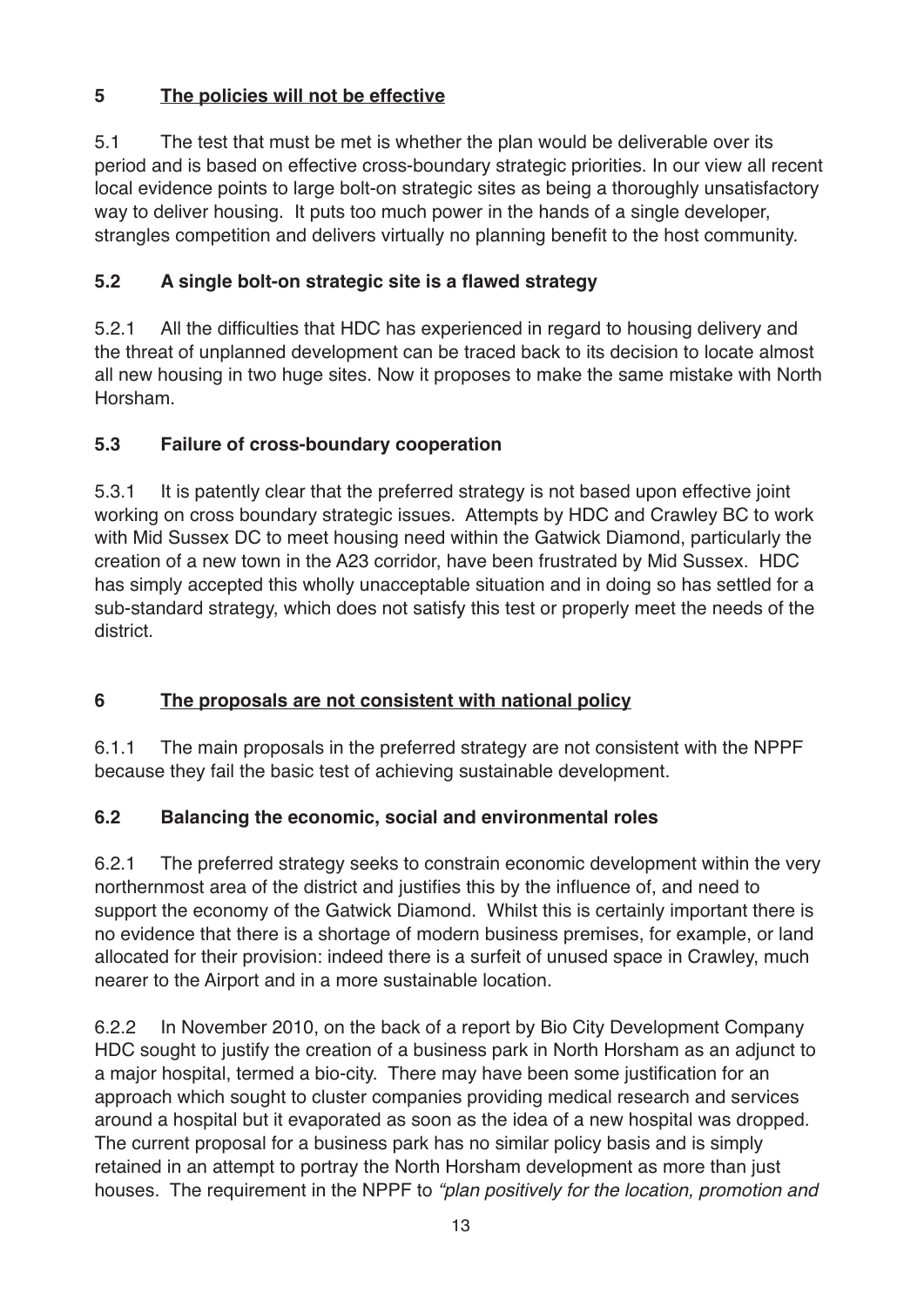*expansion of clusters, or networks of knowledge driven, creative or high technology industries"* would be better met by identifying opportunities within or close to the smaller settlements and encouraging the re-use of redundant agricultural and industrial premises, thus spreading the economic benefit.

6.2.3 There is no evidence that the Gatwick Diamond per se requires a significant population increase consistent with a policy of locating almost all new housing in the north of the district. On the contrary, the district's demographic profile and projections shows an ageing population with an increasing need for services to be provided near to where they live. The district needs to attract and retain more economically active younger people to provide services and balance the age profile but a housing policy that locates such a large proportion in the north of the district is flawed. Housing and increased economic activity needs to be spread throughout the district.

6.2.4 There is a particular need to address the imbalance that already exists whereby residents in the southern area of the district do not look to Horsham town for their primary shopping and leisure but to Worthing and Brighton. This results in a loss to the local economy which requires a positive response. A new town in the south of the district would not only provide the necessary housing but generate long term economic benefits and bring a better economic and social balance to the district.

6.2.5 The proposal to create a huge orphan community attached to the north of Horsham would have a proportionately damaging impact on the environment. It would be highly detrimental to the setting of the town within the surrounding countryside and the amenity of its citizens. The environmental impact of additional traffic on already congested routes would be much more significant than if the development were dispersed more widely.

## **6.3 Ensuring the vitality of town centres**

6.3.1 The preferred strategy fails to ensure the vitality of Horsham town centre with its proposal for a large superstore in the North Horsham development adjacent to the A264. The fact that the developer is insisting on this being built in the earliest stage demonstrates that it is in no way designed to meet new demands but will instead be in direct competition with Horsham town centre retailers. This is contrary to the NPPF and to the Council's own Horsham Town Plan SPD which says it will *'ensure that piecemeal development opportunities in out-of-town locations do not undermine the long-term vitality of Horsham town centre'.*

## **6.4 Promoting sustainable transport**

6.4.1 The proposed North Horsham development will only be accessible by road as the proposed parkway station is highly unlikely to be built. Suggestions that pedestrian and cycle access across the A264 will be improved are irrelevant as the town centre would be too far away to walk into and the existing roads are narrow, with no scope for widening, and not cycle-friendly.